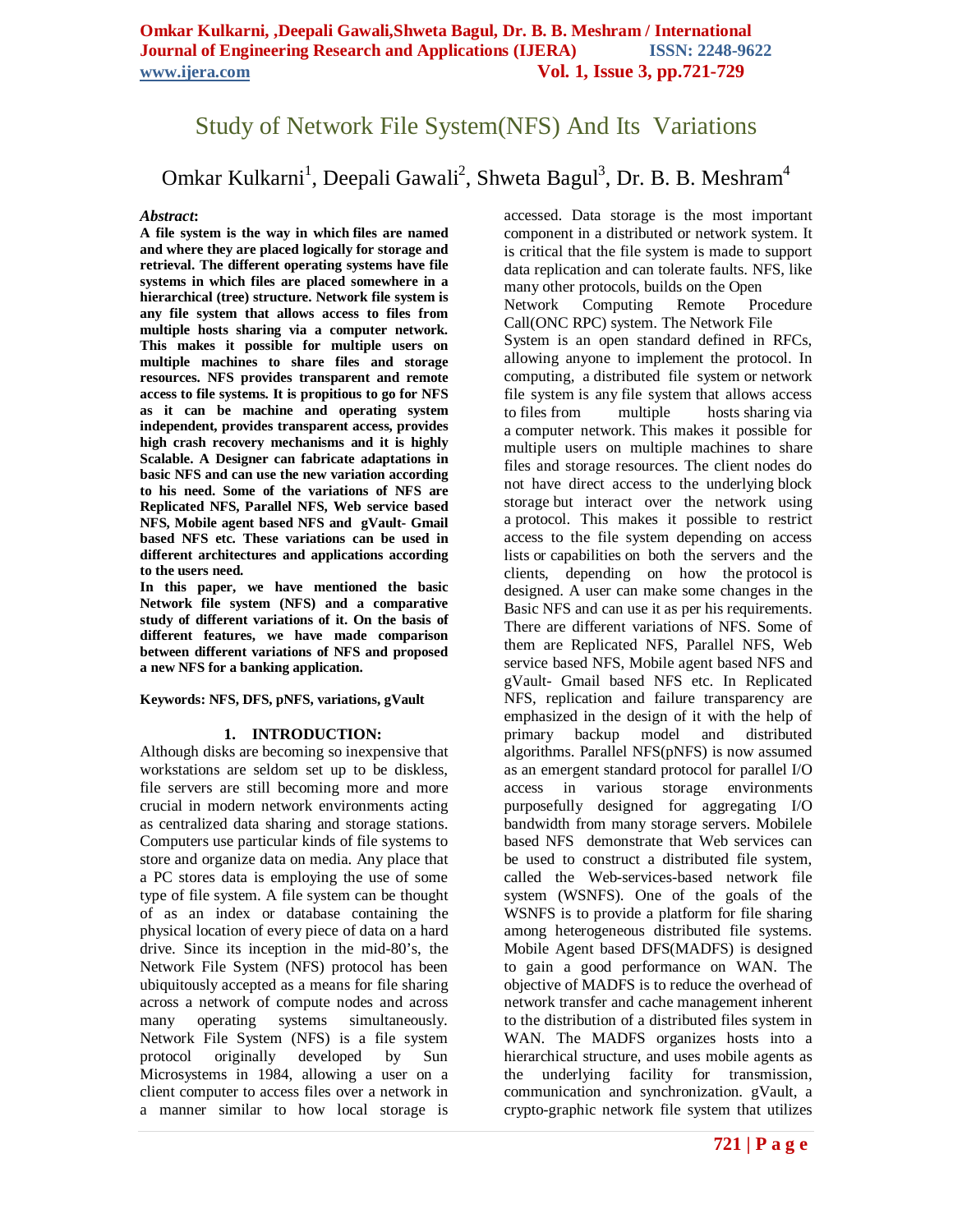the data storage provided by Gmail's web-based email service.

### **2.LITERATURE SURVEY:**

## **2.1.Basic NFS**:

The NFS provides the transparent, remote access to file system[1]. Unlike many other file system implementation, the NFS is designed to be easily portable to other operating systems and machine architectures. It uses External data representation (XDR) specification to describe protocols in a machine and in a system independent way. The NFS is implemented on the top of the Remote procedure call (RPC) package to help simplify protocol definition, implementation, and maintenance. The NFS protocol was intended to be as stateless as possible. That is, a server should not need to maintain any protocol state information about any of its clients in order to function correctly. Stateless servers have a distinct advantage over stateful servers in the event of a failure. With stateless servers, a client need only retry a request until the server responds; it does not even need to know that the server has crashed, or the network temporarily went down. The client of a stateful server, on the other hand, needs to either detect a server failure and rebuild the server's state when it comes back up, or cause client operations to fail. This may not sound like an important issue, but it affects the protocol in some unexpected ways. We feel that it may be worth a bit of extra complexity in the protocol to be able to write very simple servers that do not require fancy crash recovery. Note that even if a so-called "reliable" transport protocol such as TCP is used, the client must still be able to handle interruptions of service by reopening [1]

The overall design goals of NFS were[1]:

1. Machine and Operating System Independence –The protocol used should be independent of UNIX so that an NFS server can supply files to many different types of clients. It should be designed to be easily portable to other OS and machine architecture.

2. Crash Recovery – when clients can mount remote filesystems from many different servers it is very important that clients be able to recover easily from server crashes

3. Transparent Access- NFS should allow programs to access remote files in exactly the same way as local files. No pathname parsing, no special libraries, no recompiling should be required. Program should not be able to tell whether a file is remote or local.

4. Reasonable Performance -The design goal is to make NFS as fast as or about 80% as a local

disk. User will not want to use NFS if it is no faster than the existing networking utilities.

Architecture of NFS is shown in figure 1[1].

## **2.2.Basic Design**:

The NFS design consists of three major pieces:

1.The protocol 2.The server side 3.The client side, $[1]$ 

2.2.1.The protocol:

The NFS protocol uses the Remote procedure call mechanism (RPC). RPC helps simplify the definition, organization and implementation of remote services. NFS protocol is defined in terms of a set of procedures, their arguments and results, and their effects. RPCs are synchronous i.e. client blocks until the server has completed the call and returned the results .

NFS uses a stateless protocol. The parameter to each procedure call contains all of the information necessary to complete the call, and server does not need to keep track of any past requests. This makes crash recovery very easy i.e. when a server crashes, the client resends NFS requests until a response is received. When client is crashed no recovery is necessary for either the client or server. Using a stateless protocol allows to avoid complex crash recovery and simplifies the protocol. New transport protocols can be plugged in to RPC implementation without affecting the higher level protocol code. The NFS uses User Datagram Protocol (UDP) and internet protocol (IP) for its transport level. UDP is unreliable, the packet can get lost, but as the NFS protocol is stateless, client can recover by trying the call until the packet gets through. The most common NFS procedure parameter is a structure called a file handler(fh or fhandle).It is provided by the server and used by the client to reference file[1].





#### **2.2.2. Server side:**

As the NFS server is stateless, when servicing an NFS request it must commit any modified data to stable storage before returning results e.g. if a write request, then not only the data blocks, but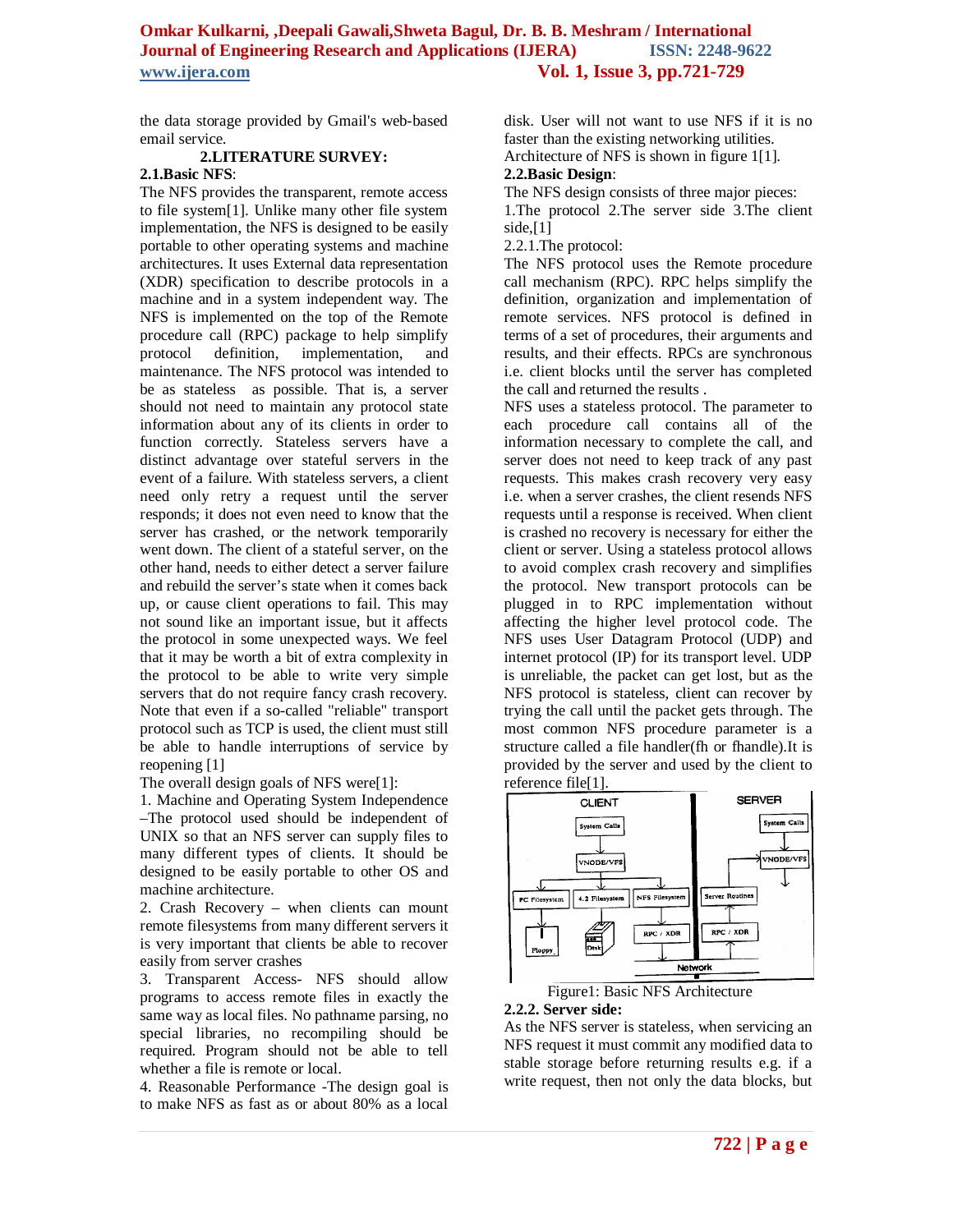also any indirect block must be flushed if they have been modified[1].

To make the server work, the generation number in inode, and a filesystem id in the super block must be added. These extra numbers make the server to use inode number, inode generation number and filesystem id together as fhandle for a file. Server may handout the fhandle with inode number of file that is later removed and inode is reused. When original fhandle comes back, the server must be able to recognize that inode is reffering to different file or not[1].

#### **2.2.3. Client Side:**

Client side provides the transparent interface to the NFS. To make transparent access to remote files, a method to locate files that does not change the structure of path names should be used. Some remote file access schemes use host:path to name remote files. In NFS, hostname lookup and file address binding is done once per filesystem by allowing the client to attach a remote filesystem to a directory using mount program. So, client only has to deal with hostname once, at mount time. Transparent access to different types of filesystems mounted on a single machine is provided by a new file system interface in kernel. Each 'filesystem type' supports two sets of operations :The virtual filesystem (VFS) interface defines the procedure that operate on filesystem as a whole;and the Virtual Node (vnode) interface defines the procedure that operate on an individual file within that file system type

Figure 1 given is a schematic diagram of file system interface and how NFS uses it[1].

## **2.2.4.The Filesystem Interface:**

[1]The VFS interface is implemented using a structure that contains the operations that can be done on a whole filesystem. Vnode interface is a structure that contains the operations that can be done on a node(file or directory) within a filesystem. There is one VFS structure per mounted filesystem in the kernel and one vnode structure for each active node. Using this abstract data type implementation allows the kernel to treat all filesystems and nodes in the same way without knowing which underlying filesystem implementation it is using. Each vnode contains a pointer to its parent VFS and a pointer to a mounted-on VFS. Thus, any node in a filesystem tree can be a mount point for another filesystem. A root operation is provided in the VFS to return the root vnode of a mounted filesystem. The root operation is used instead of just keeping a pointer so that root vnode for each mounted

filesystem can be released. The operations defined for the filesystem interface are: Filesystem operations:

--mount(): system call to mount filesystem --mount root(): mount filesystem as root

VFS Operations:

--unmount(vfs): Unmount filesystem

-- root(vfs) returns(vnode): Returns the vnode of filesystem root

-- sync(vfs):Flush delayed write blocks Vnode Operations:

--open(vnode,flags): Make file open

--close(vnode,flags): Make file closed

 --rdwr(vnode,uio,rwflag,flags): Read or write a file

 --getattr(vnode) returns(attr): return file attributes

--access(vnode, mode):Check access permitions --create(vnode,name,attr,mode): create a file --remove(vnode,name):Remove a filename from directory

--rename(vnode,name,tovnode,toname): Rename a file

--link(vnode, todvnode, name):link to a file

--fsync(vnode):flush dirty blocks of file

--mkdir(vnode,name,attr): create a directory

--rmdir(vnode,name):Remove a directory

--strategy():Read and write filesystem blocks

--bread(vnode,blockno) returns(buf):read a block [1]

## **2.3.Implementation:**

The first step in implentation was modification of the kernel to include filesystem interface. After making changes and appropriate running tests, kernel slows down upto 2% only, which is neglisible. Some of the filesystem routines must be rewritten completely to build NFS. Namei, the routine that does path name lookup, was changed to use the vnode lookup operation. The direnter routine, which adds new directory entries, also had to be modified to do directory locking during directory rename operations because inode locking is no longer available at this level, and vnodes are never locked. To avoid having a fixed upper limit on the number of active nodes and VFS structures, a memory allocater is added to kernel so that structures must be allocated and freed dynamically. A new system call, getdirentries, was added to read directory entries from different types of filesystems. Kernel readdir library routine was modified to use the new system call so programs would not have to be rewritten.After porting user level RPC and XDR libraries, kernel to kernel or kernel to user RPC calls can be done successfully. Once RPC and vnode kernel were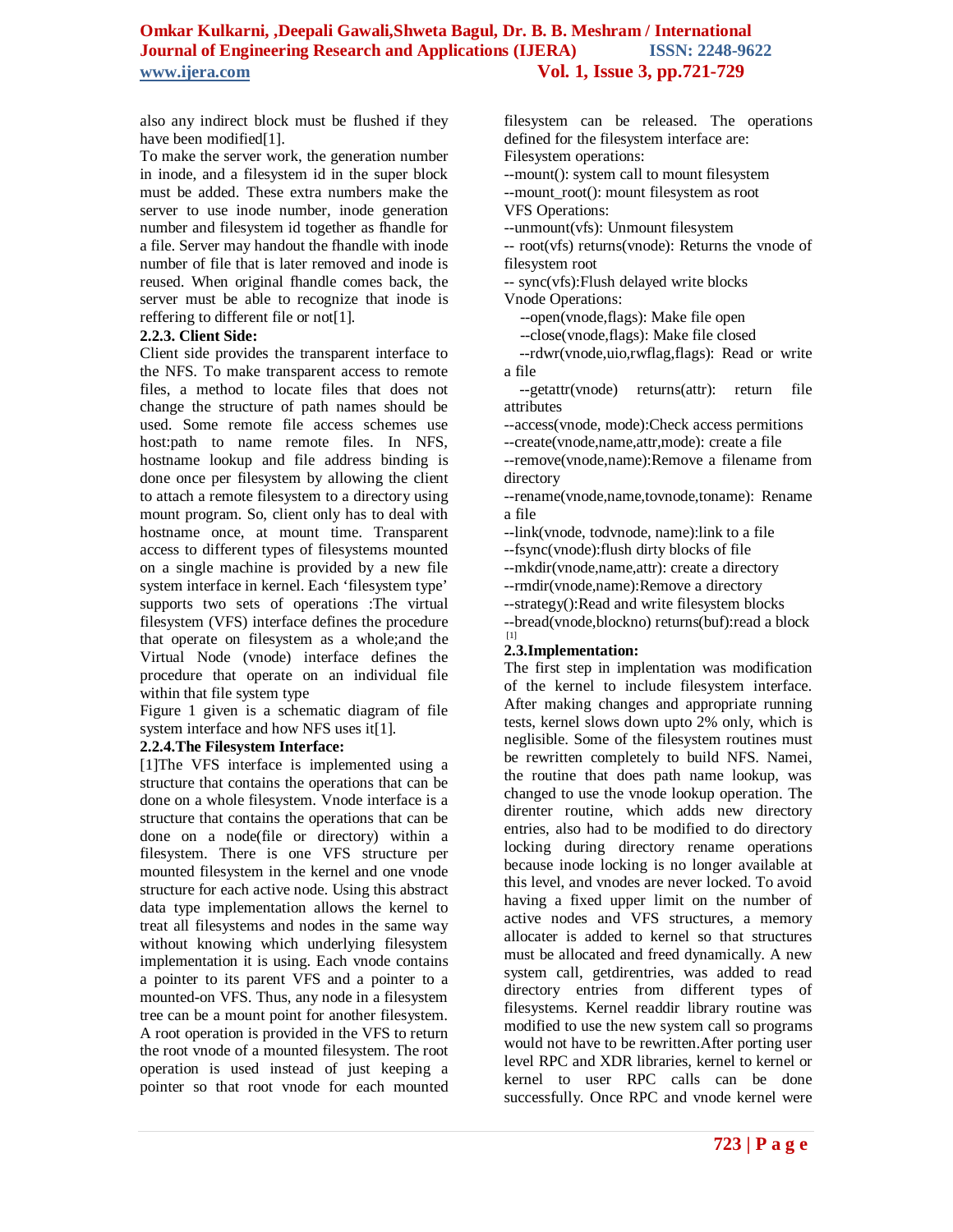in place the, implementation of NFS is simply writing routines to do the NFS protocol, implementing an RPC server for NFS procedures in the kernel, and implementing a filesystem interface which translates vnode operations into NFS remote procedure call.The mount protocol was built into the NFS protocol. On the client side, mount command was modified to take additional arguments including filesystem type and option string. Filesystem type allows one mount command to mount any type of filesystem. Option string is used to pass optional flags to the different filesystem mount system calls. For example NFS allow two flavors of mount i.e. hard and soft. A hard mounted filesystem will retry NFS calls forever if server goes down, while a soft mount gives up after a while and returns an error[1].

#### **2.4. Variations Of NFS:**

#### **2**.**4.1. Replicated NFS and transparency: 2.4.1.1. Introduction:**

File servers acting as centralized data sharing and storage stations are very crucial in modern network environments. Failure and inefficiency of a file server would be unacceptable and thus data replication is necessary to provide faulttolerant and high-performance services. In a network file service with replication, a cluster of two or more servers work together to provide the service. File information is replicated in whole or in stripes on the servers. Service will not stop with at least one server alive. The performance may degrade and the risk of losing data may rise as the number of servers decreases due to individual failures, but since repaired servers may join back into the service in time, the level of replication can be restored. Transparency in a replicated network file service consists of several major issues. In addition to location transparency and name transparency that most articles in designing distributed or network file services focus on, replication transparency, failure transparency, and performance transparency are also vital in a replicated file service. Location and name transparency are major considerations when designing a remote file access mechanism. Replication and failure transparency are required when the file service consists replicated servers in order to improve reliability. The client program may or may not have to know the identification of each server, while providing; transparent user access. In the presence of failures, the client program may or may not have to explicitly change its access to another server. It is crucial that the client programs do not have to know anything about replication and failures.

Replication transparency and failure transparency are emphasized in the design. Any NFS client implemented on existing systems can use our fault-tolerant service without any modifications. In the suggested prototype, the simple primary-backup model is used to ensure data consistency between servers. Two distributed algorithms were designed to monitor and maintain the server modes. TOFF (Transparent Operation Fault-tolerant Filesystem) is presented, which is a replicated NFS that follows the Sun protocol[2].

1.1) The goals of the development of TOFF are: 1.fault-tolerance: supporting a file service that has high data availability and reliability

2.transparency: providing replication transparent and failure transparent service to users and client programs

3. standardized: using an industrial standard network protocol and file service protocol.

4. compatibility: allowing any client stations that support the protocol to use TOFF without any modifications

5.low cost and high performance: utilizing low cost personal computers as dedicated servers to decrease replication cost but with comparable or better performance as commercial workstation implementations.

#### **2.4.1.2.File Consistency:**

[2]In the earlier stage of the development of TOFF, they chose to use the simple primary backup model for server configuration. With considerations on performance, non modification requests are served only by the primary server and are not redirected to backup servers. Since the file images on all servers are totally consistent, no voting is necessary to obtain the up-to-date data. Under this model, several servers within the same subnet form a faulttolerant file service group, with one of the servers being the primary server. The other servers are the backup servers. Normally, the primary server is the very first server that was started and already providing service. All servers started after the primary will try to join the group by registering to the primary. Once acknowledged, the new server enters a rebuilding stage, when it compares its file storage hierarchy and file contents with the primary server, updates or downloads the new files, and removes the files that no more exist. After the rebuilding process, the file system of the new server is consistent with the primary server, and the new server can become an official backup server, receiving redirected-requests from the primary server. On the other hand, the backup servers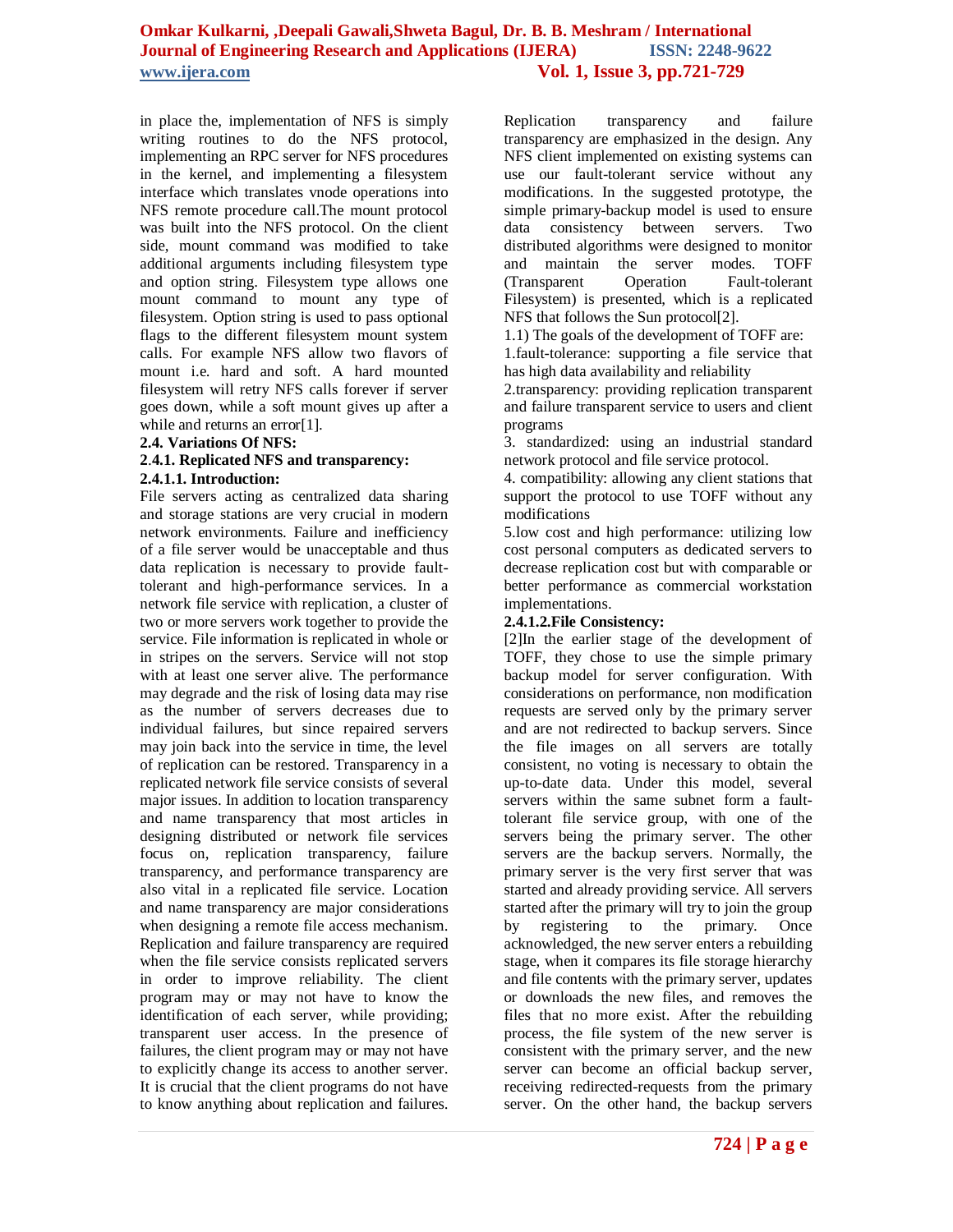monitor the state of the primary server and when they find that the primary server has failed, the backup servers can elect a new primary server with the "primary server election algorithm".

#### 2.4.1.3.Transparency:

Replication transparency and failure transparency are the major goals of TOFF With replication transparency, the clients do not have knowledge that the data is being replicated, and do not have to maintain the list of replicated servers.[2]

With failure transparency, the clients do not have knowledge that any server in the service group may have failed, even if it is the primary server After the primary server fails, a new primary server is elected among the backup servers How do the clients know where to send their requests when a new primary server appears? Answer: by modifying RPC client program or by setting identical ethernet addresses and IP addresses on all servers in the same service

groupBecause the machines used as servers are low-cost dedicated systems, and only the primary server replies to TCP/IP packets

The first approach is not desirable since the goal of TOFF is to be totally transparent to existing clients. IP multicasting can work, but in many currently existing systems, IP multicasting is not yet supported. Some NFS client designs use the replying source IP information for timeout control, and thus would not work with multicast servers. In TOFF, a special technique is used to solve this problem, by setting identical ethemet addresses and IP addresses on all servers in the same service group. Because the machines used as servers are low-cost dedicated systems, and only the primary server replies to TCPIIP packets, no compatibility and consistency problems would occur. The backup servers can all receive the client requests in order to monitor the primary server action, but they do not reply to the clients[2].

#### **2.4.2. Parallel NFS:**

[3]Since its inception in the mid-80's, the Network File System protocol has been universally accepted as a means for file sharing across a network of compute nodes and across many operating systems simultaneously Parallel NFS (pNFS) was further introduced as an extension of NFS to meet the bandwidth demands of these applications[3]. It aims for this goal by decoupling the data path of NFS from its control path, thereby enabling concurrent I/O

streams from many client processes to storage servers. Compared to existing parallel file systems such as GPFS, Panasas, Lustre, and PVFS, pNFS stands out as the only open standard that is currently being developed and approved by many commercial and non-profit organizations[3].

Parallel NFS (pNFS) is touted as an emergent standard protocol for parallel I/O access in various storage environments. Several pNFS prototypes have been implemented for initial validation and protocol examination. Previous efforts have focused on realizing the pNFS protocol to expose the best bandwidth potential from underlying file and storage systems. We discuss its architecture and propose a direct I/O request flow protocol to improve its performance. Figure shows a typical pNFS. **pNFS Clients** 





Figure 2:pNFS

#### **2.4.3.Mobile Agent Based NFS:**

2.4.3.1.Introduction[4]:

The conventional distributed file system is designed for LAN environment. They always play poor performance in WAN. Here, a novel distributed file system: The Mobile Agent-based Distributed File System (MADFS) is presented. The objective of MADFS is to reduce the overhead of network transfer and cache management inherent to the distribution of a distributed files system in WAN. The MADFS organizes hosts into a hierarchical structure, and uses mobile agents as the underlying facility for transmission, communication and synchronization instead of RPC call. Also a novel cache coherency mechanism for MADFS: Hierarchical and Convergent Cache Coherency Mechanism (HCCM) is presented. HCCM can effectively reduce the overhead of cache coherency management in distributed file system. The comparing results show that HCMM has better performance in WAN. In conclusion,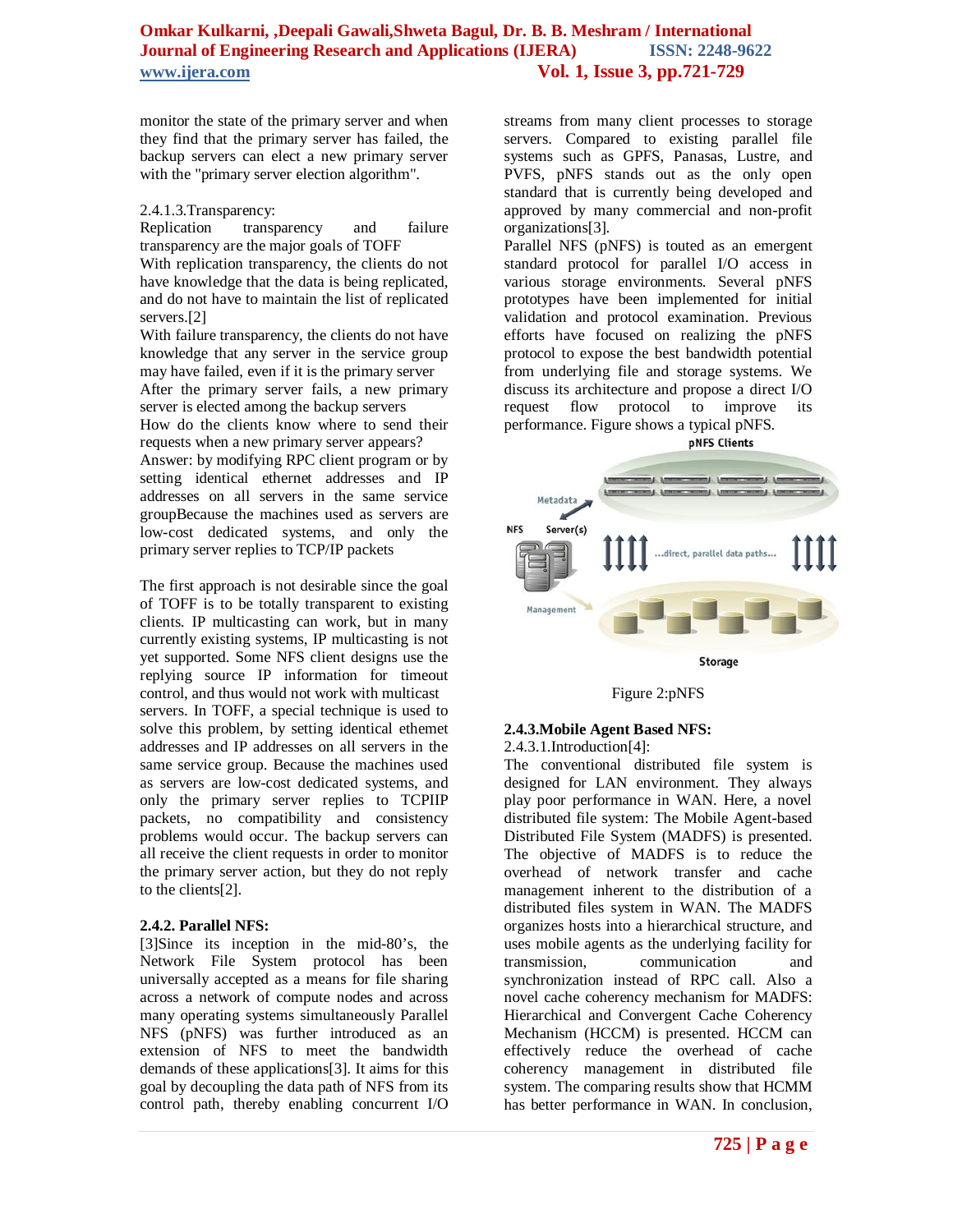MADFS can achieve better performance and availability than conventional distributed file system in WAN.

#### 2.4.3.2.The system structure of MADFS:



Figure The architecture of MADFS.

figure 3:MADFS[4]

Every server MADFS run the environment for mobile agent and the whole MADFS is a large platform for mobile agent

In MADFS, agent is in charge of transfer, communication and management

In MADFS, all agents can be classified as following[3]:

IA (Interface Agent). IA runs on the client host and accepts the file system calls sent by client. Then, IA processes these calls by dispatching, controlling or coordinating with other agents

WA (Working Agent). WA accepts orders or applications from IA, moves to the target server to execute file operation, and then return the result of execution

DMA (Domain Manage Agent). DMA is responsible for name, cache, property and space management and access control management in a domain. DMA can duplicate itself and actively move to target server in order to be close to the data to gain higher processing performance

MMA (Main Management Agent). MMA is responsible for the management and coordination of all DMAs in MADFS. MMA and DMA can cooperate with each other to accomplish the management work in MADFS

The advantages in the hierarchical architecture of MADFS are as following:

1)DMA is responsible for the management of a domain and MMA is responsible for the management of all the DMAs. This architecture

can share all the overloads of communication and cache management over all DMA, and avoid the single central server to be the bottleneck of system. 2) Hosts in a Domain are connected with each other through LAN which has wide bandwidth and short transfer delay. Therefore, the communication in domain can gain a better performance by using the protocol designed for LAN. Meanwhile, the security operation can be properly reduced because that the servers in a domain are always inter-trusted, and then the more performance improvement can be obtained. When communication is across domains, MADFS could use the special protocols and mechanisms that are designed for WAN to gain better performance.

#### **2.4.4. Web Service Based NFS:**

[5]Web services are Web-based enterprise applications that use open, XML-based standards and transport protocols to exchange data between calling clients and servers. Web services can be used to construct a distributed file system, called the Web-services-based network file system (WSNFS). One of the goals of the WSNFS is to provide a platform for file sharing among heterogeneous distributed file systems.



Figure 4:WSNFS[5]

Figure shows the network file system proposed which is called the Web-services-based network file system (WSNFS). A Web services file gateway is installed to overcome the problems associated with file sharing among heterogeneous file servers. All of the file directories of the file servers that are to be shared by the client are mounted on the client. The client sends file-operation requests to the gateway, which is responsible for forwarding each request to the appropriate file server and returning the result to the client.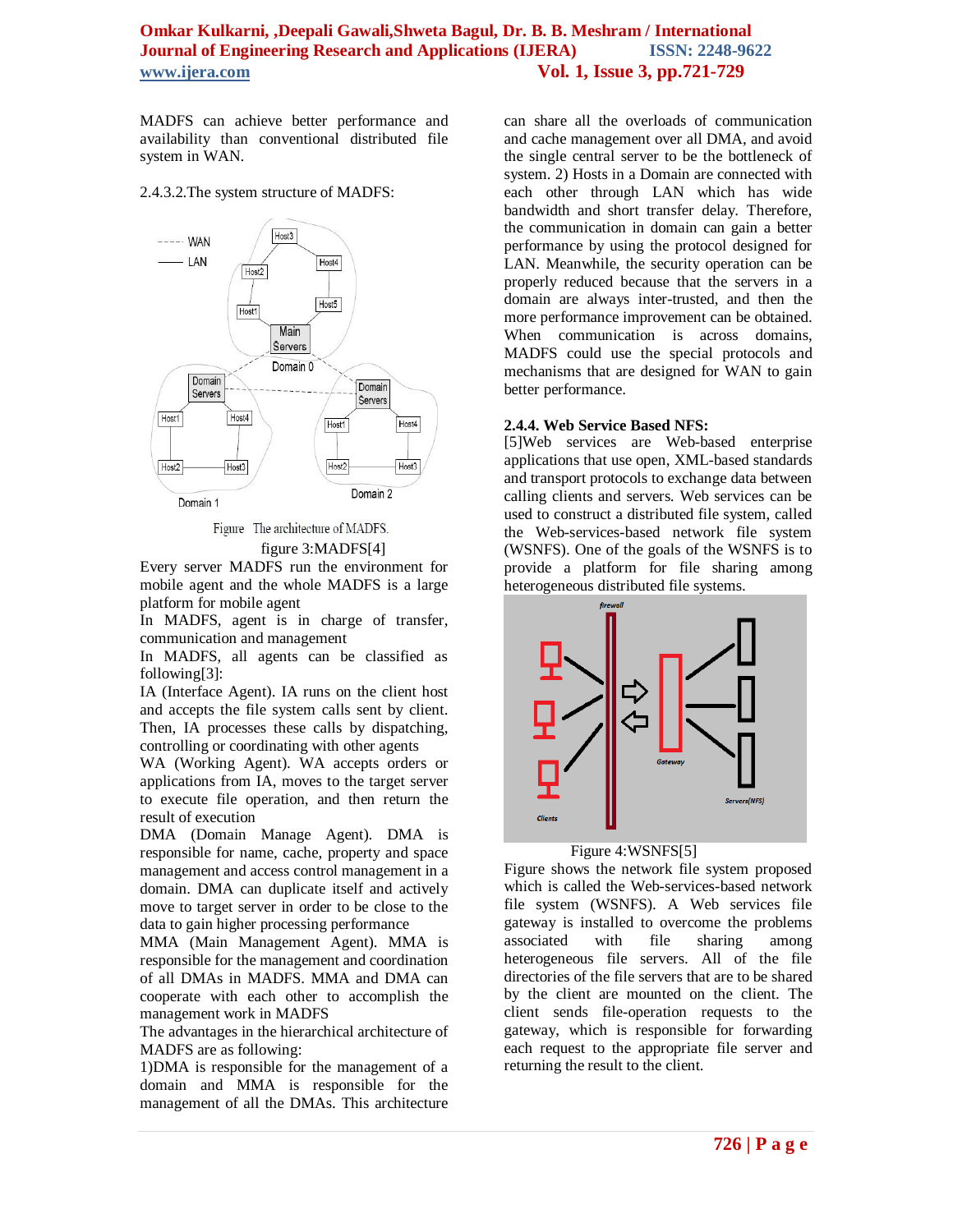#### **2.4.5. gVault:Gmail based cryptographic NFS:**

[8]gVault is a crypto-graphic network file system that utilizes the data storage provided by Gmail's web-based email service. Such a file system effectively provides users with an easily accessible free network drive on the Internet. gVault provides numerous bene¯ts to the users, including: a) Secure remote access: Users can access their data securely from any machine connected to the Internet; b) Availability: The data is available 24/7; and c) Storage capacity: Gmail provides a large amount of storage space to each user.



gVault Software Architecture

#### Figure 5: gVault[8]

The figure shows the overall architecture of gVault. The clients interact with gVault through the File System Local and the File System Remote components. The File System Local component provides a GUI interface to the local file system where the application is running. The File System Remote component provides a GUI interface to the file system stored at the remote server. The interface of both these components is similar to the interfaces that exist to any modern file system. The Object Model Translator maps the file system the user is outsourcing into data objects. The Cryptographic Module supports the object model translator in the cryptographic operations. The HTTP Handler translates file operations into HTTP operations that Gmail servers support.

#### **2.4.6. IncFS An Integrated High-Performance Distributed File System Based On NFS**

Scientific computing applications running in the cluster environment require high performance distributed file system to store and share data. A new approach, the IncFS , of building a high performance distributed file system by integrating many NFS servers is presented in this paper. The IncFS is aimed at providing a simple

and convenient way to achieve high aggregate I/O bandwidth for scientific computing applications that require intensive concurrent file access. The IncFS uses a hyper structure to integrate multiple NFS file systems. And it provides multiple data layouts to effectively distribute file data among those NFS servers. Performance evaluations demonstrate that the IncFS has very good data access bandwidth with near perfect scalability, while still maintains an acceptable meta data throughput. The global view of IncFS is as shown in figure 6.



Figure 6: Global view of IncFS

#### **3.Comparison Of All variations Of NFS studied above:**:

After studying different variations of NFS, their features and architecture, we can summarize the study and comparison as shown in the table 3.1

|  | Table 3.1: Comparison of NFS variations |  |  |
|--|-----------------------------------------|--|--|
|--|-----------------------------------------|--|--|

.

| Variation   | Replicate | Paralle | <b>WSNF</b> | <b>MADF</b> | gVault |
|-------------|-----------|---------|-------------|-------------|--------|
|             | d NFS     | 1 NFS   | S           | S           |        |
| Property    |           |         |             |             |        |
|             |           |         |             |             |        |
| Transparen  | High      | Low     | Mediu       | High        | Mrdiu  |
| cy          |           |         | m           |             | m      |
| Scalability | Low       | Mediu   | Mediu       | High        | Low    |
|             |           | m       | m           |             |        |
| Fault       | High      | Low     | Low         | Mediu       | Low    |
| Tolerence   |           |         |             | m           |        |
| Security    | Low       | Low     | Mediu       | Mediu       | High   |
|             |           |         | m           | m           |        |
| Efficiency  | Medium    | High    | High        | Medium      | Low    |

**4.Proposed System: Design of NFS for a Banking Application with the help of above studied variations** :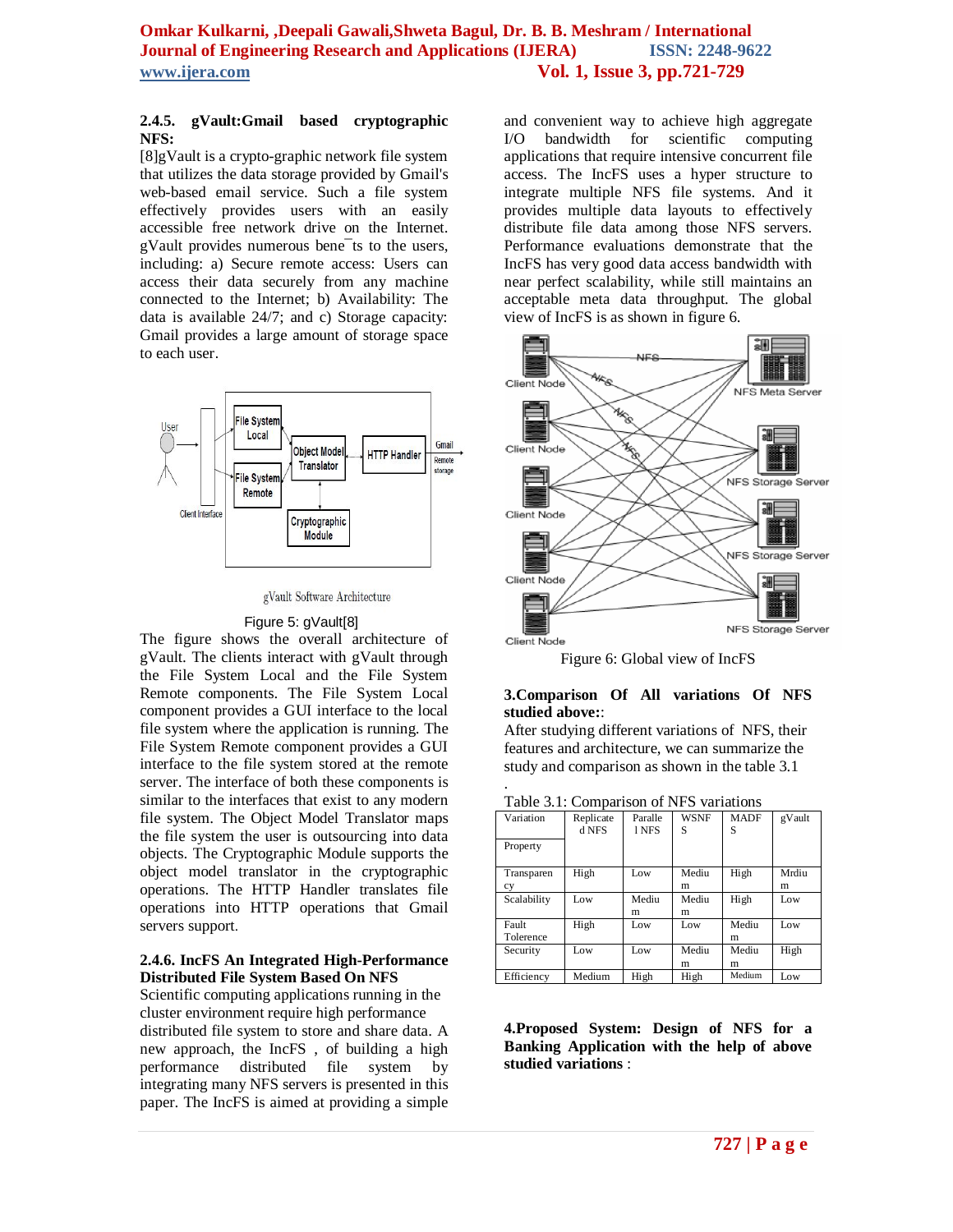#### **4.1.Basic Information:**

In our modern bank application, all the information about the transactions, customers, account details etc. is stored on a file server which acts as a centralized data sharing. These storage stations are very crucial in modern network environment. The information and data stored on remote server is accessed by remote users using NFS.

#### **4.2. Steps to build Proposed NFS:**

**Step 1**: The failure and inefficiency of file server would be unacceptable, thus data replication is necessary to provide fault tolerance and high performance service. So, first we used a primary server, which is the very first server, after starting of which, remaining backup servers can join the group. This provides high data availability and fault tolerance. For this the TOFF(Transparent Operation fault tolerant File system) is used. If any non modification request is coming from client side, the primary server can reply it without redirection or it may redirect the request to the backup server. But, if any modification request is coming, it will redirect it to backup servers. The primary server will be decided by selection algorithm. By this step we are providing the high transparency.<br>CLIENT PRIMARY BACKUP 1 E



**Step 2**: In the implementation of NFS for this application, features of pNFS are added, where clients can access the storage devices directly and parallely. pNFS supports the 3 storage levels i.e. object level, file level and block level. It will improve the scalability.

Client/Bank Employee





**Step 3**: A web service file gateway is installed in the application, which is helpful to overcome the problems associated with the file sharing among the heterogeneous file servers. All the requests will be forwarded to the appropriate file server by gateway coming from the clients.

**Step 4**: Now, the most important issue is taken in the consideration i. e. security. The data is very crucial and important, so care should be taken to avoid the outside and inside attacks on data. In our application, a interface is provide for the user. User need to enter master password, a user name and a password for access of the files. In our designed NFS, a session is created after successful login of the user and it will work as HTTP client. All the file operations that the user performs at the client side is mapped to their equivalent HTTP requests. Our NFS implements the necessary cryptographic techniques to ensure the security of user data in the translation of file operations to HTTP requests.



Figure 9 :step4(cryptographic features) **Step 5**: NFS is implemented in such a way that it is supported in WAN. The hosts are organized into the hierarchical structure i.e. main server, backup server, domain server, clients etc. The mobile agents are used as underlying technology for transferring and communication of data.